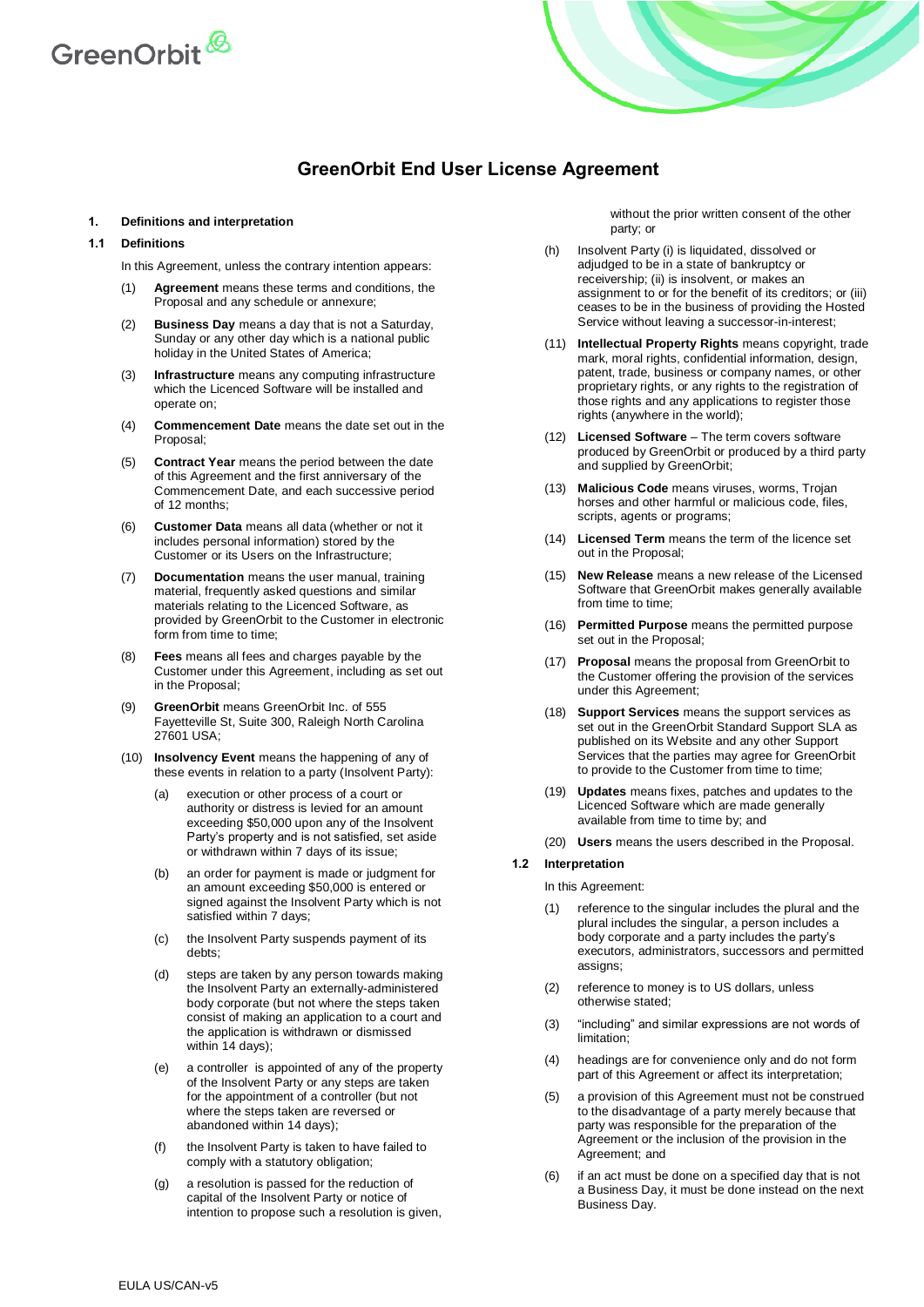

### **1.3 Grant of License**

GreenOrbit grants you the rights described in this agreement if you comply with all terms and conditions of this agreement.

- (1) In consideration for your payment of any applicable license fee for the Software, GreenOrbit grants you a non-exclusive, non-transferable license to use the Software and Documentation during the Licence Term, solely for internal business operations and conditioned on compliance with all the terms and conditions of this agreement. Subject to the specific license type purchased you may install and use this Software on your Infrastructure. Depending on the license type and volumes you will be limited in the number of end users utilising the software.
- (2) You may make and use an unlimited number of copies of any documentation, provided that such copies shall be used only for personal purposes and are not to be republished or distributed (either in hard copy or electronic form) beyond your premises.
- (3) With effect from the Commencement Date, GreenOrbit will provide the Licensed Software

# **1.4 Licensed Restrictions**

- (1) GreenOrbit reserves all rights not expressly granted to you in this agreement. The Software is protected by copyright and other intellectual property laws and treaties. GreenOrbit or its suppliers own the title, copyright, and other intellectual property rights in the Software. The Software is licensed, not sold.
- (2) You may not reverse engineer, decompile, or disassemble the Software, except and only to the extent that such activity is expressly permitted by applicable law notwithstanding this limitation. The Software is licensed as a single product, and its component parts may not be separated for use on more than one computer. You will not yourself, and will not allow any third party, directly or indirectly, to modify, amend, or create derivative works of the Licensed Software.
- (3) Unless otherwise provided herein, you may not rent, lease, lend or sublicense the Licenced Software.
- (4) To use a version of the Licenced Software identified as an upgrade, you must first be licensed for the software identified by GreenOrbit as eligible for the upgrade. After upgrading, you may no longer use the software that formed the basis for your upgrade eligibility. You are also obliged to uninstall, destroy and cease using the earlier version of the software and not transfer it to another person or entity.
- <span id="page-1-1"></span>(5) Except as expressly permitted under this Agreement, the Customer must not, and must not allow any other person to:
	- (a) permit or allow any other person other than its Users access (directly or indirectly) to the Licensed Software or Documentation;
	- (b) sub-license, disclose, resell, publish, transmit or otherwise make available to any third party other than its Users any part of the Licensed Software Service or Documentation;
	- (c) modify, copy or create derivative works based on the Licenced Software or reverse engineer the Licenced Software (except to the extent permitted by non-excludable laws);
	- (d) use the Licenced Software for hire or rental, timesharing, service bureau or in any other way where a third party may derive benefit from the use of the Licenced Software;



- (e) send or store unlawful material (including Malicious Code) by means of the Licenced Software;
- (f) attempt to gain unauthorized access to, or interfere with, the Licenced Software or any data contained in it;
- (g) use the Licensed Software for the purpose of creating a competitive product or copying its features or user interface.

#### **1.5 Changes to the Licenced Software**

- Subject to clause [1.5\(2\),](#page-1-0) GreenOrbit may make changes to the Licenced Software from time to time, provided that the change does not materially decrease the functionality of the Licenced Software. These changes may include Updates, New Releases and other changes that are transparent to the Customer. Once incorporated, these changes will form part of the Licensed Software.
- <span id="page-1-0"></span>(2) GreenOrbit has a release cycle of 6 months, and will aim to provided New Releases every 6 months.
- (3) The Customer agrees deploy all Updates and New Releases once released by GreenOrbit. For avoidance of doubt the Customer must keep the Licenced Software within 2 New Releases of the current version in any 12 month period.
- (4) The Customer agrees that it entered into this Agreement without relying on any statement or promises about any future functionality or features of the Licenced Software.

# **1.6 Service Desk**

- (1) GreenOrbit provides a managed service desk as part of its support for the Licenced Software. The Customer can contact the service desk (contact details are set out in the Standard Cloud Support SLA to:
	- (i) report incidents;
	- (ii) make service requests,

# **1.7 Customer Responsibilities**

The Customer must:

- (1) provide its own Infrastructure (including servers, terminals, software, telecommunications facilities and internet connectivity) necessary for utilising the Licenced Software;
- (2) run the Licenced Software on a supported HTML5 compliant web browser (the Licenced Software may work on other browsers, however if the Customer chooses to use another browser, this may affect the scope or quality of the features, or limit the technical support GreenOrbit can provide);
- (3) comply with GreenOrbit's reasonable directions relating to the usage of the Licenced Software; and
- (4) maintain the confidentiality of all login credentials allocated to the Customer and its Users and not disclose them to any third party.
- **1.8 Users**
	- (1) The Customer is solely responsible for any access to or use of the Licenced Software by its Users and must ensure that its Users are made aware of and comply with this Agreement.
	- (2) The Customer acknowledges that any access to or use of the Licensed Software by means of a username assigned to a User (whether or not such use is in fact by that person) is deemed to be access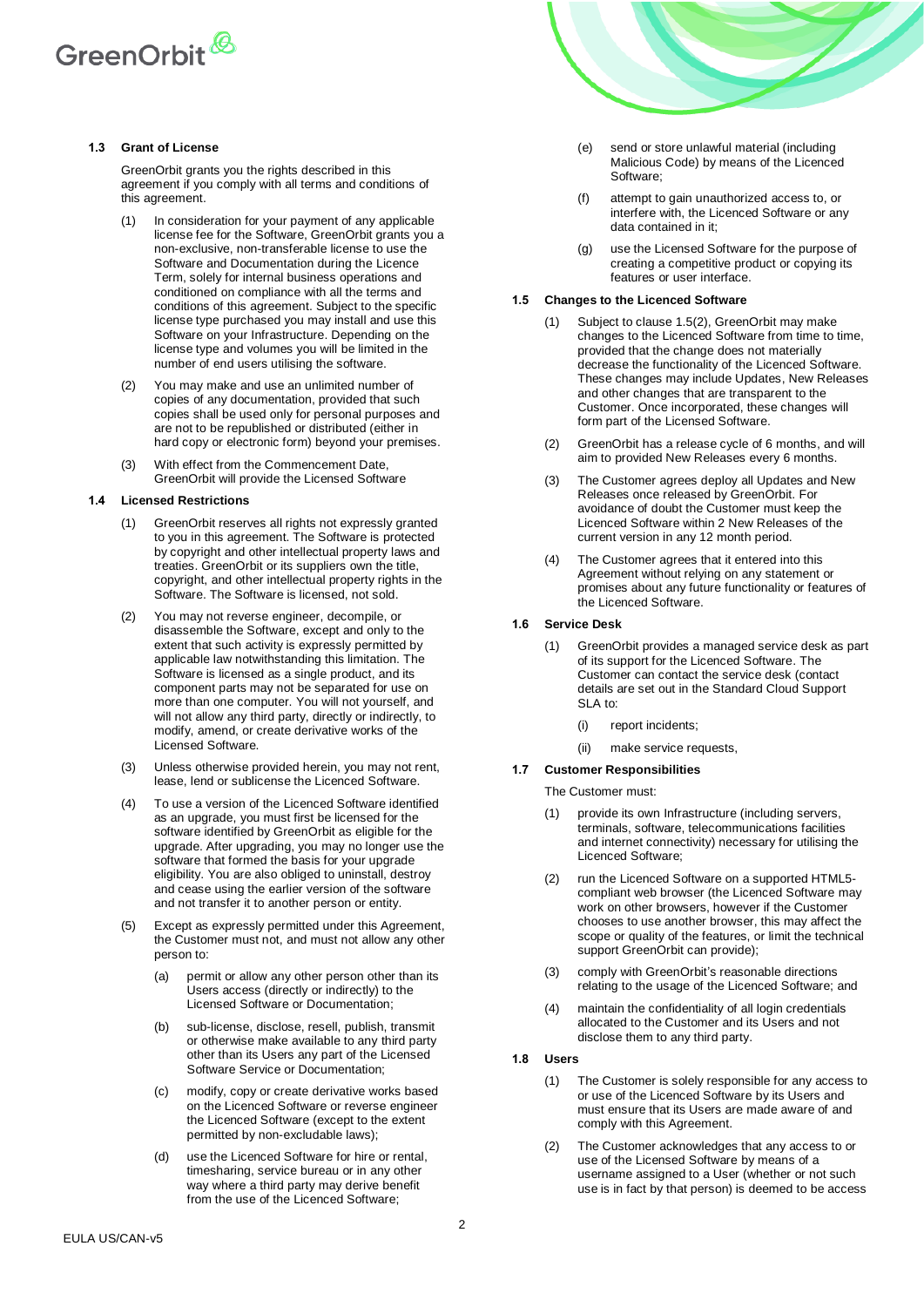

or use by that User, except to the extent that such use is by GreenOrbit's personnel..

(3) The Customer may request additional User licenses from time to time, which will require payment of additional fees.

# <span id="page-2-0"></span>**2. Support Services**

- (1) This clause [2](#page-2-0) applies where the Proposal details specifies that GreenOrbit will provide Support **Services**
- (2) GreenOrbit will provide the Support Services in accordance with the Proposal.
- At the request of the Customer, GreenOrbit may (but is not obliged to) provide other Support Services. The Fee for such services will be charged on a time and materials basis at the then current professional rate of GreenOrbit.

#### **3. Implementation**

Except for the any implementation support covered in Proposal (if any), the Customer is responsible for all activities relating to the set up and configuration of the Licenced Software and interface with external systems of the Customer.

### **4. Fee**

# **4.1 Payment of Fee**

The Customer must pay GreenOrbit all Fees in accordance with this Agreement as set out in the Proposal.

#### **4.2 Invoice**

GreenOrbit will invoice the Customer for the Fee on or before the date on which the Fee is due. All invoices must be paid within 30 days of the date of the invoice.

#### **4.3 Late payment**

If the Customer fails to pay any invoice within 10 days after payment is due, then at our discretion such charges may accrue late interest at the rate of 1.5% of the outstanding balance per month (18% per annum), or the maximum rate permitted by law, whichever is lower, from the date such payment was due until the date paid

#### **4.4 Taxes**

In addition to paying the Fee and any other amount payable or in connection with this Agreement (which is exclusive of taxes and similar assessments), Customer is responsible for all sales, use, and excise taxes, and any other similar taxes, duties, and charges of any kind imposed by any federal, state, or local governmental or regulatory authority on any amounts payable by Customer hereunder, other than any taxes imposed on GreenOrbit's income, and will pay all such taxes, duties, and charges as invoiced by GreenOrbit.

#### **5.5 Fee Changes**

With respect to existing Services, GreenOrbit reserves the right to vary and change the Fees annually. Where GreenOrbit does so, it will provide you with at least thirty (30) days' notice in advance.

# <span id="page-2-2"></span>**5. Intellectual Property**

#### **5.1 Reservation of rights**

GreenOrbit reserves all rights (including Intellectual Property Rights) in relation to the Licenced Software and Documentation. The Customer has no proprietary or other interest in the Licenced Software or Documentation and nothing in this Agreement transfers any right, title or interest in the Licenced Software or Documentation to the Customer. GreenOrbit grants the Customer a nonexclusive, non-transferable and limited licence for the

Customer and its Users to access and use the Licenced Software during the Licenced Term in accordance with this Agreement.

## **5.2 Ownership of modifications and improvements**

GreenOrbit owns all improvements, adaptations modifications made to the Licenced Software and Documentation and all related Intellectual Property Rights, including any suggestions, recommendations or other feedback provided by the Customer or Users. The Customer assigns any and all the rights that the Customer may have in those improvements and modifications to GreenOrbit.

#### <span id="page-2-3"></span>**6. Liability**

#### **6.1 Limited warranty**

GreenOrbit warrants that, subject to clause 1.6, the Licenced Software will materially conform to any features or functions claimed in the Documentation for the Licenced Software.

<span id="page-2-1"></span>**6.2 Exclusion of implied warranties**

**ALL STATUTORY OR IMPLIED CONDITIONS, GUARANTEES AND WARRANTIES ARE EXCLUDED BY GREENORBIT TO THE MAXIMUM EXTENT PERMITTED BY APPLICABLE LAW. TO THE EXTENT PERMITTED BY LAW, WHERE LIABILITY UNDER ANY CONDITION, GUARANTEE OR WARRANTY WHICH CANNOT LEGALLY BE EXCLUDED BUT CAN BE VALIDLY LIMITED, SUCH LIABILITY IS LIMITED TO:** 

- (1) **IN THE CASE OF GOODS (INCLUDING THE DOCUMENTATION), THE REPLACEMENT OF THE GOODS OR THE SUPPLY OF EQUIVALENT GOODS; THE REPAIR OF THE GOODS; THE PAYMENT OF THE COST OF REPLACING THE GOODS OR OF ACQUIRING EQUIVALENT GOODS; OR THE PAYMENT OF THE COST OF HAVING THE GOODS REPAIRED; AND**
- (2) **IN THE CASE OF THE SERVICES (INCLUDING THE LICENCED SOFTWARE AND ANY SUPPORT SERVICES), SUPPLYING THE SERVICES AGAIN; OR PAYING THE COST OF HAVING THE SERVICES SUPPLIED AGAIN.**
- **6.3 No other warranties**
	- (1) **TO THE MAXIMUM EXTENT PERMITTED BY LAW AND SUBJECT TO CLAUSE [6.2,](#page-2-1) GREENORBIT DISCLAIMS AND EXCLUDES ANY OTHER WARRANTY, REPRESENTATION OR UNDERTAKING AS TO THE PURPOSE FOR WHICH THE LICENCED SOFTWARE, SUPPORT SERVICES, AND DOCUMENTATION MAY BE SUITABLE.**
	- (2) **WHILE GREENORBIT HAS TAKEN DUE CARE IN DEVELOPING THE LICENCED SOFTWARE, TO THE EXTENT PERMITTED BY LAW, GREENORBIT DOES NOT WARRANT, AND EXCLUDES ALL REPRESENTATIONS AND WARRANTIES THAT:**
		- (a) **THE LICENCED SOFTWARE IS ERROR-FREE OR HAS NO DEFECTS;**
		- (b) **THE LICENCED SOFTWARE IS FREE FROM MALICIOUS CODE; OR**
		- (c) **THE LICENCED SOFTWARE MEETS THE CUSTOMER'S REQUIREMENTS OR IS COMPATIBLE WITH ALL OPERATING SYSTEMS AND BROWSERS.**
- **6.4 Limitation and exclusion of liability**
	- (1) **DESPITE ANY OTHER PROVISION OF THIS AGREEMENT AND TO THE MAXIMUM EXTENT**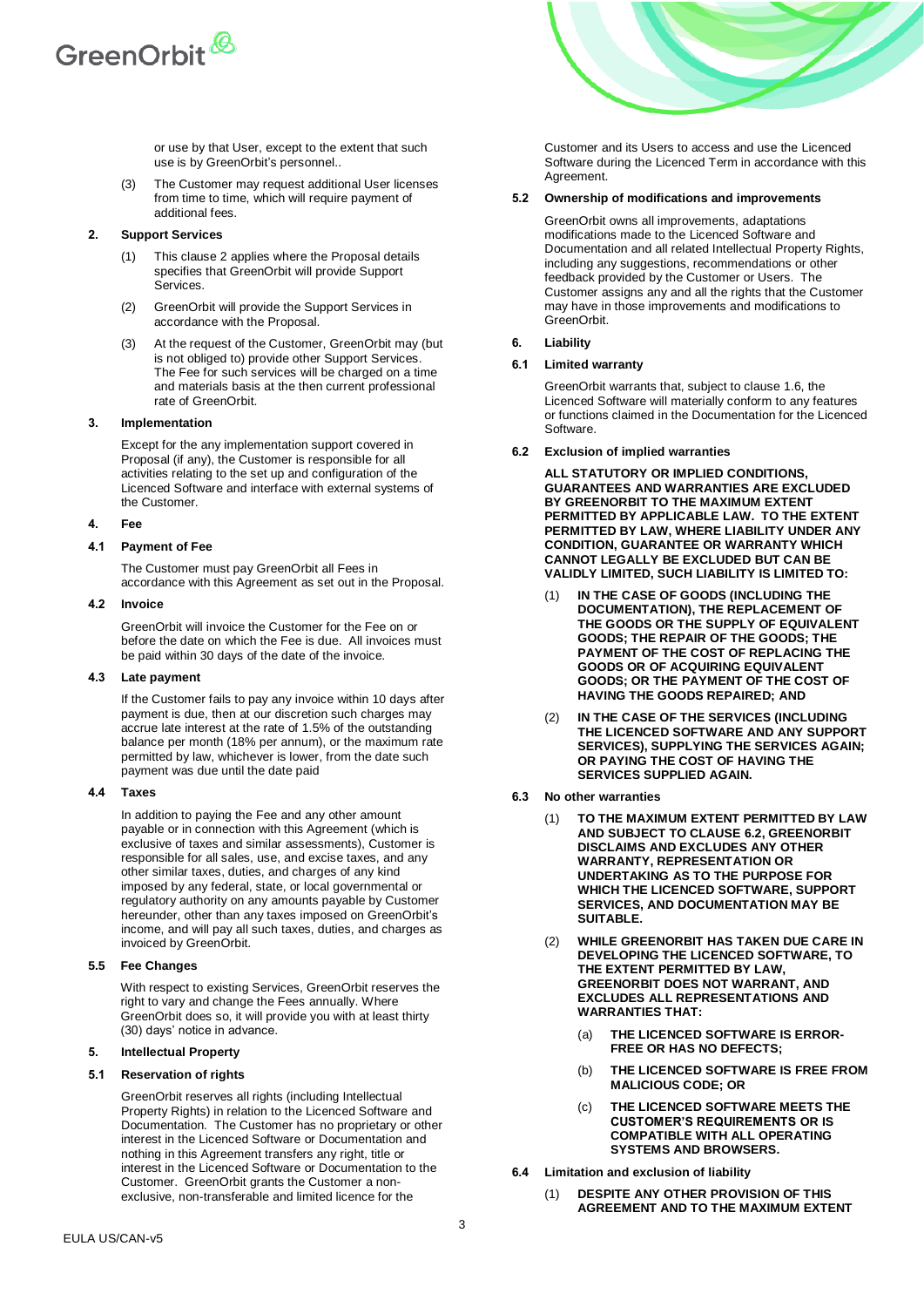

**PERMITTED BY APPLICABLE LAW, NEITHER PARTY IS LIABLE TO THE OTHER UNDER CONTRACT, TORT OR OTHERWISE IN ANY CIRCUMSTANCES FOR ANY INDIRECT, ECONOMIC, SPECIAL OR CONSEQUENTIAL LOSS OR DAMAGE, OR IN ANY EVENT FOR ANY LOSS OF REVENUE, LOSS OF PRODUCTION, LOSS OF USE, LOSS OF PROFIT, LOSS OF ANTICIPATED SAVINGS OR LOSS OF DATA.**

(2) **SUBJECT TO CLAUSE [6.2](#page-2-1) AND ANY LAWS THE APPLICATION OF WHICH MAY NOT BE LAWFULLY EXCLUDED, GREENORBITS' AGGREGATE LIABILITY TO THE CUSTOMER ON ANY BASIS AND IN ANY CIRCUMSTANCES ARISING OUT OF OR IN CONNECTION WITH THIS AGREEMENT, IN RESPECT OF ALL EVENTS THAT GIVE RISE TO LIABILITY IN A CONTRACT YEAR, WILL NOT EXCEED, AND IS EXPRESSLY LIMITED TO, THE TOTAL AMOUNT PAID BY THE CUSTOMER TO GREENORBIT IN RESPECT OF THAT CONTRACT YEAR.**

# <span id="page-3-1"></span>**7. Confidentiality**

#### <span id="page-3-0"></span>**7.1 Licenced Software and Documentation are confidential**

The Customer acknowledges and agrees that the Licenced Software and Documentation are confidential to GreenOrbit, and the Customer must not, without the prior written approval of GreenOrbit, disclose the Licenced Software or Documentation (or any copy or part of them) or use them for any purpose other than the purposes of this Agreement.

#### **7.2 Exceptions**

- The Customer is not in breach of clause [7.1](#page-3-0) to the extent that:
- (1) the Licenced Software or Documentation are or become publicly available without breach of this Agreement; or
- (2) the Customer is required by law or any court to disclose the Licenced Software or Documentation (but the Customer must give GreenOrbit reasonable opportunity to seek protective orders).

#### **7.3 Steps to avoid disclosure**

The Customer must take all reasonable steps to ensure that its officers, employees, agents and contractors do not make public or disclose the Licenced Software or Documentation in breach of this clause [7.](#page-3-1)

#### **7.4 Use of Customer Name and Logo**

The Customer agrees that GreenOrbit may reproduce or refer to the name and branding of the Customer in GreenOrbit's websites, promotional materials, and public announcements for the purpose of identifying the Customer as a customer of GreenOrbit.

#### **8. Privacy**

- <span id="page-3-3"></span>**8.1** In order to implement this Agreement, the parties acknowledge that a party may collect certain personal information about individuals connected with the other party.
- <span id="page-3-2"></span>**8.2** Each party warrants to the other party to this Agreement that it has in place adequate policies and processes for handling personal information in compliance with applicable law.
- **8.3 THE CUSTOMER INDEMNIFIES GREENORBIT AGAINST ANY REASONABLE LOSS, LIABILITY, COST OR EXPENSE SUFFERED OR INCURRED BY GREENORBIT AS A CONSEQUENCE OF ANY CLAIM MADE AGAINST IT AS A RESULT OF A BREACH OF WARRANTY IN CLAUSE [8.2.](#page-3-2)**
- **8.4** The Customer acknowledges and agrees that the technical processing and transmission of certain personal information (including the possible transmission of certain personal information outside its country of origin) may be necessary to the Customer's use of the Licenced Software and the Services and content offered on or through Licenced Software and the

Services, and consent to GreenOrbit's interception and storage of such personal information from time to time.

**8.5** The Customer acknowledges and agrees that the Customer or GreenOrbit may be transmitting certain personal information over the Internet, and over various networks, only part of which may be owned and operated by GreenOrbit. **THE CUSTOMER AGREES THAT GREENORBIT IS NOT RESPONSIBLE FOR ANY PORTIONS OF SUCH PERSONAL INFORMATION THAT ARE LOST, ALTERED, INTERCEPTED, OR STORED WITHOUT AUTHORIZATION DURING THE TRANSMISSION ACROSS NETWORKS NOT OWNED AND OPERATED BY GREENORBIT.**

# **8.6 Privacy Obligations**

Without limiting clause [8.1,](#page-3-3) GreenOrbit must:

- (1) only use the Personal Information for the purposes of performing its obligations under this Agreement;
- (2) not disclose any Personal Information to any other person (other than to GreenOrbit's own personnel and subcontractors, for the purpose of performing its obligation under this Agreement) unless required by law; and
- (3) protect the Personal Information in accordance with clause [9.3.](#page-3-4)

# <span id="page-3-6"></span>**9. Customer Data**

## **9.1 Ownership of Customer Data**

- (1) The Customer will own the Customer Data.
- (2) GreenOrbit will not use or disclose the Customer Data except to the extent required to perform its obligations under this Agreement.

#### **9.2 Responsibility for Customer Data**

The Customer will be responsible for the content of all Customer Data and for complying with all applicable laws in respect of the Customer Data, and ensure that it can authorize GreenOrbit to receive, store and process the Customer Data as part of providing the Licenced Software if required.

#### <span id="page-3-4"></span>**9.3 Security of Customer Data**

GreenOrbit will implement reasonable security measures to protect any Customer Data provided to it.

#### **9.4 Back up of Customer Data**

- (1) Customer will create a back-up copy of the Customer Data stored on the Infrastructure on a daily basis.
- (2) **THE CUSTOMER ACKNOWLEDGES AND AGREES THAT GREENORBIT WILL NOT BE RESPONSIBLE FOR (AND WILL NOT BE OBLIGED TO COMPENSATE THE CUSTOMER FOR) THE LOSS OF ANY CHANGES, ADDITIONS OR DELETIONS TO THAT CUSTOMER DATA MADE DURING THE PERIOD COMMENCING AFTER THE BACK-UP COPY WAS MADE AND ENDING ON THE TIME THAT THE BACK-UP COPY IS RESTORED.**

#### **10. Term and termination**

#### **10.1 Expiry of Subscription Term**

Unless the Customer notifies GreenOrbit in writing of its intent not to renew this Agreement at least 60 days prior to the expiry of the Licenced Term, the Licenced Term automatically extends by successive period of 12 months.

# <span id="page-3-5"></span>**10.2 Termination for cause**

- (1) Either party may terminate this Agreement immediately by notice in writing if:
	- (a) the other party is the subject of an Insolvency Event; or
	- (b) the other party fails to comply with any material provision of this Agreement and fails to remedy that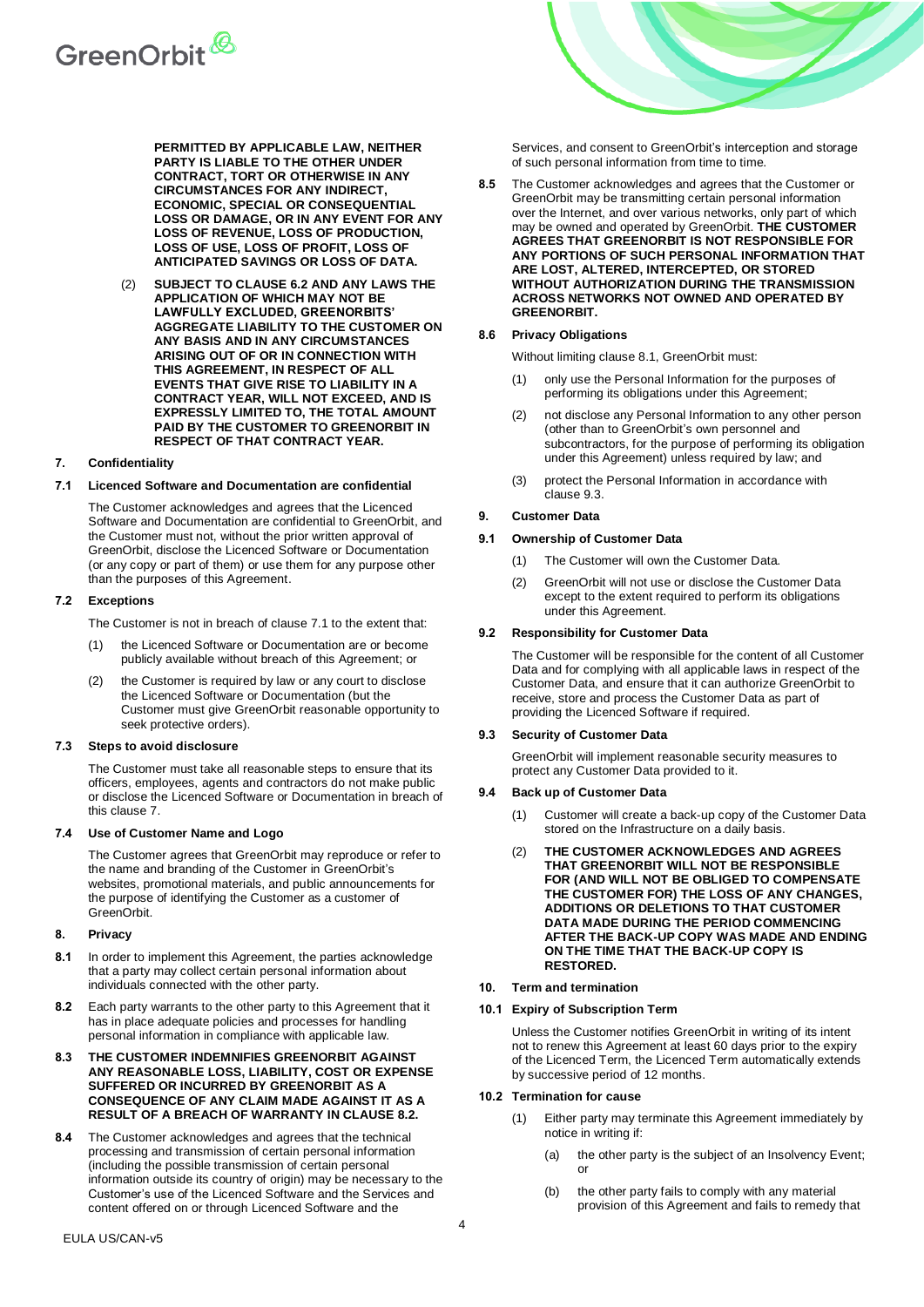

failure within 20 Business Days after notice requiring it to be remedied (except for a breach of clause [1.4\(5\)](#page-1-1) by the Customer, where the cure period of 5 Business Days).

(2) If this Agreement is terminated under this clause [10.2](#page-3-5) by the Customer, GreenOrbit will refund to the Customer the amount of the Fees paid in advance in respect of the remaining portion of the Licence Term.

#### <span id="page-4-0"></span>**10.3 Effect of termination**

- (1) Upon termination of this Agreement for any reason:
	- unless expressly set out otherwise, GreenOrbit is not required to provide the Customer any refund of any paid Fees;
	- (b) all rights and licences granted under this Agreement terminate immediately, and the Customer must immediately cease to use the Licenced Software and Documentation, and return to GreenOrbit or destroy all copies of the Licenced Software and Documentation.
- Clauses [1,](#page-0-0) [5,](#page-2-2) [6,](#page-2-3) [7,](#page-3-1) [9,](#page-3-6) [10.3](#page-4-0) and [11](#page-4-1) survive termination of this Agreement.

# <span id="page-4-1"></span>**11. General**

#### **11.1 No assignment**

Neither party may transfer, sub-license or assign any benefit or obligation under this Agreement to any third party without the prior written consent of the other party.

#### **11.2 Subcontract**

GreenOrbit may subcontract the performance of any part of its obligations to any person. GreenOrbit will remain responsible to the Customer for the performance of any subcontracted obligations.

#### **11.3 Force majeure**

Neither party is liable for any or failure to perform or delay in performing any obligations under this Agreement (other than a payment obligation) to the extent caused by any cause or condition beyond its reasonable control, including fire, flood, act of God, war, insurrection, sabotage, acts of terrorism, industrial disturbance, failure of electrical or telecommunications networks, acts of vandalism and changes in legislation or regulations of any government (**Force Majeure Event**). The obligations of either party is suspended to the extent to which it is affected by the relevant Force Majeure Event as long as the Force Majeure Event continues.

#### **11.4 Severability**

If any provision in this Agreement is unenforceable, illegal or void or makes this Agreement or any part of it unenforceable, illegal or void, then that provision is severed and the rest of this Agreement remains in force.

# **11.5 Further assurance**

Each party must promptly at its own cost do all things (including executing and if necessary delivering all documents) necessary or desirable to give full effect to this Agreement.

#### **11.6 Entire understanding**

This Agreement is the entire agreement and understanding between the parties on everything connected with the subject matter of this Agreement and supersedes any prior agreement or understanding on anything connected with that subject matter.

#### **11.7 Variation**

An amendment or variation to this Agreement is not effective unless it is in writing and signed by the parties.



#### **11.8 Waiver**

A party's failure or delay to exercise a power or right does not operate as a waiver of that power or right. The exercise of a power or right does not preclude either its exercise in the future or the exercise of any other power or right. A waiver is not effective unless it is in writing. Waiver of a power or right is effective only in respect of the specific instance to which it relates and for the specific purpose for which it is given.

#### **11.9 Costs and outlays**

Each party must pay its own costs and outlays connected with the negotiation, preparation and execution of this Agreement.

## **11.10 Notices**

- (1) A notice or other communication connected with this Agreement (**Notice**) has no legal effect unless it is in writing.
- <span id="page-4-2"></span>In addition to any other method of service provided by law, the Notice may be:
	- (a) sent by prepaid priority post to the address of the addressee;
	- (b) sent by email to the addressee; or
	- (c) delivered at the address of the addressee.
- (3) The notice details of each party are set out in the Proposal, as varied by each party by notice to the other.
- <span id="page-4-3"></span>(4) If the Notice is sent or delivered in a manner provided by clause [11.10\(2\),](#page-4-2) it must be treated as given to and received by the party to which it is addressed:
	- (a) if sent by post, on the  $5<sup>th</sup>$  Business Day (at the address to which it is posted) after posting;
	- (b) if sent by email before 5.00pm on a Business Day at the place of receipt, on the day it is sent and otherwise on the next Business Day at the place of receipt; or
	- (c) if otherwise delivered before 5.00pm on a Business Day at the place of delivery, upon delivery, and otherwise on the next Business Day at the place of delivery.
- (5) Despite clause [11.10\(4\)\(b\):](#page-4-3)
	- (a) an email message is not treated as given or received if within 2 hours after the time sent the sender receives an automated message that the email has not been delivered; and
	- (b) an email message is not treated as given or received if it is not received in full and in legible form and the addressee notifies the sender of that fact within 2 hours after the transmission ends or by 12 noon on the Business Day on which it would otherwise be treated as given and received, whichever is later.
- (6) A Notice sent or delivered in a manner provided by clause [11.10\(2\)](#page-4-2) must be treated as validly given to and received by the party to which it is addressed even if:
	- (a) the addressee has been liquidated or deregistered or is absent from the place at which the Notice is delivered or to which it is sent; or
	- (b) the Notice is returned unclaimed.

#### **11.11 Governing law and jurisdiction**

This Agreement shall be governed by and construed in accordance with the laws for the time being in force in the State of North Carolina, USA, and the parties agree to submit to the jurisdiction of the courts and tribunals of that State. Any legal suit, action, or proceeding arising out of or related to this Agreement or the Licence will be instituted exclusively in the federal or state courts of the State of North Carolina, in each